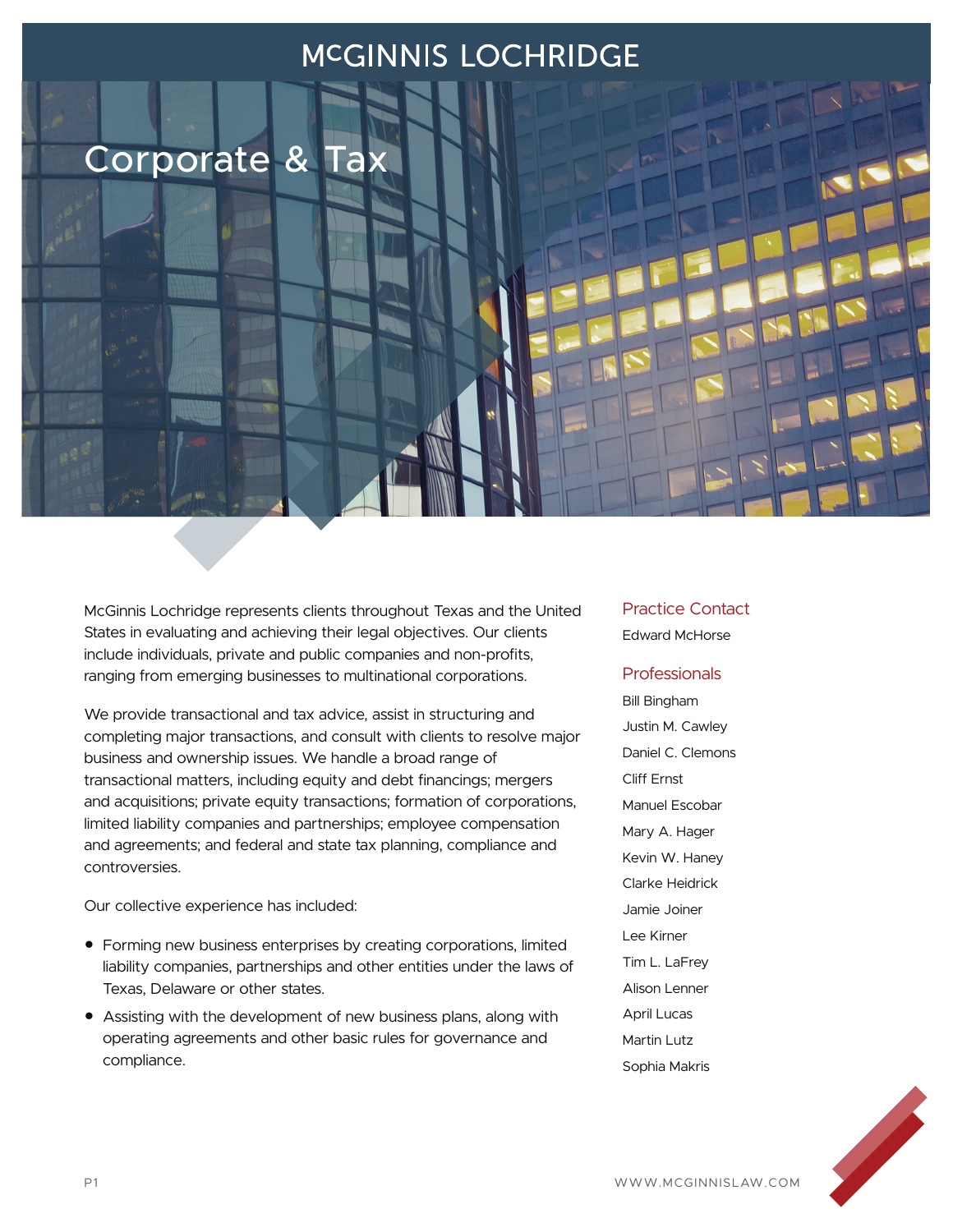## **Corporate & Tax**

- Guiding clients on financing matters such as stock placement, acquisition financing, equity issuance, debt placement and structure project financing, as well as investment plans and the issuance of securities and bonds.
- Counseling boards on a variety of issues including fiduciary duty issues and officer, director and shareholder relationships and obligations.
- Guiding clients regarding the requirements of executive, officer and employee compensation and benefits, including stock options.
- Preparing offering and financial disclosure documents to comply with the requirements of both state and federal securities regulators.
- Assisting with a wide range of negotiations from simple negotiations with potential partners and investments to create startup entities, to complex matters involving acquisitions, sales, issuance of securities and the development of new lines of business.
- Advising clients on state and federal tax issues including margin or franchise tax questions, federal tax issues, local property and sales taxes and other state level taxes.

### News

The Best Lawyers in America 2022 Recognizes 18 McGinnis Lochridge Attorneys August 19, 2021

Five McGinnis Lochridge Attorneys Recognized as 2021 Texas Super Lawyers Rising Stars March 9, 2021

McGinnis Lochridge Welcomes Daniel C. Clemons in Austin December 31, 2020

McGinnis Lochridge Selected to 2021 Edition of "Best Law Firms" by Best Lawyers November 5, 2020

Edward McHorse Robert E. Reetz, Jr. Lindsey N. Roskopf Phillip Schmandt Melissa Salhab Sykes

#### Areas Of Concentration

Education & Public Law Financial Services Health Law International Trade and Transactions Mergers & Acquisitions Tax Exempt / NonProfit Organizations Tax Planning & Controversy **Technology** 

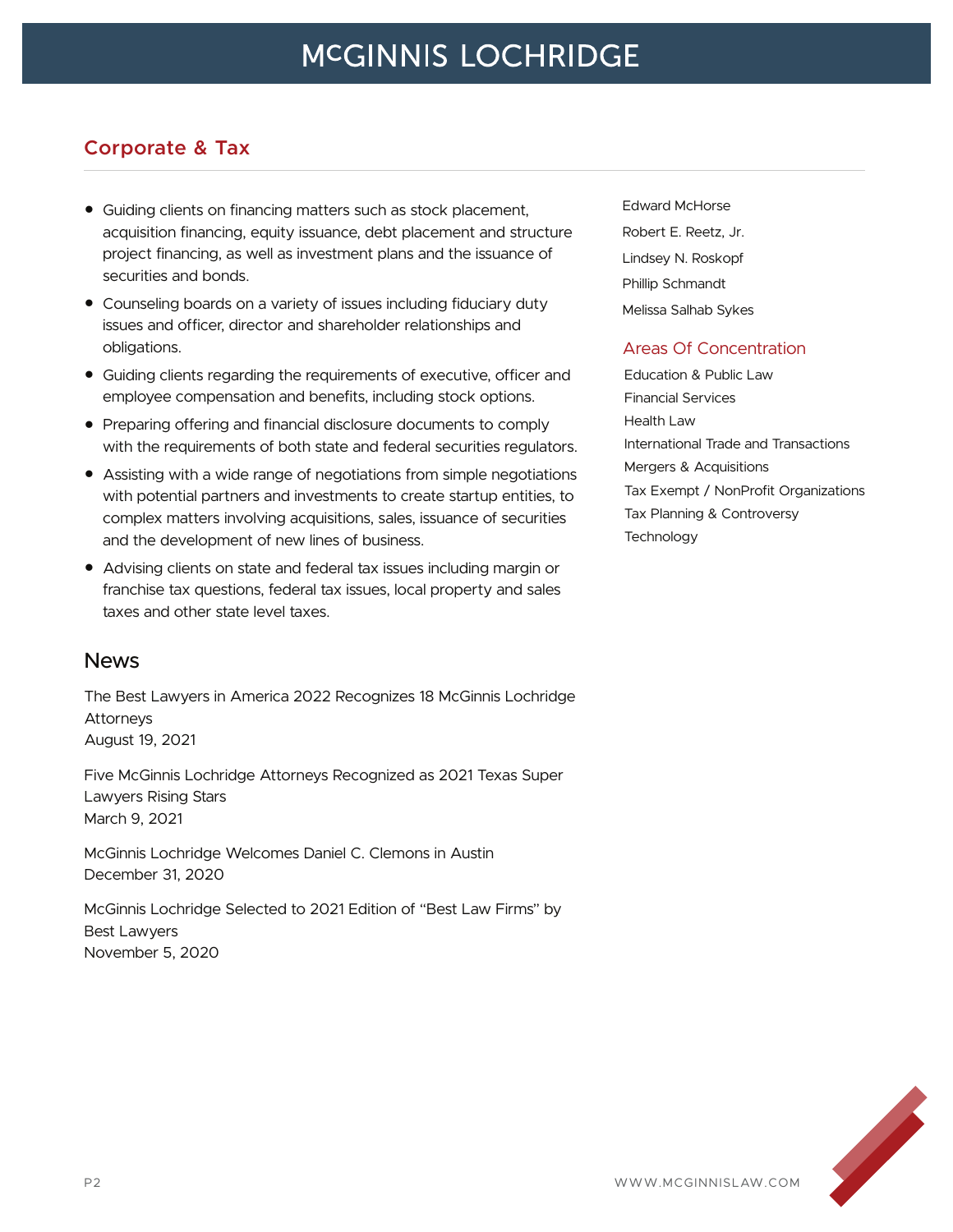# **MCGINNIS LOCHRIDGE**

### **Corporate & Tax**

The Small Business Reorganization Act of 2019 Could Present an Attractive Strategy for Businesses in Danger of Failing Due to COVID-19 April 16, 2020

Five McGinnis Lochridge Attorneys Recognized as 2020 Texas Super Lawyers Rising Stars March 9, 2020

Final Opportunity Zone Regulations December 30, 2019

Clarke Heidrick Honored For Lifetime Dedicated to Community Service November 5, 2019

Partner Ed McHorse Quoted in the Austin American-Statesman on City Corporation to Fight Homelessness July 31, 2019

McGinnis Lochridge Welcomes Timothy LaFrey in Austin May 1, 2019

McGinnis Lochridge Partner Ray Chester Admitted to American College of Trial Lawyers October 2, 2018

Prominent Austin law firm adds another respected attorney March 23, 2018

Partner Manuel Escobar provides a brief overview of the different types of business organizations. October 7, 2016

McGinnis Lochridge Expands with New Talent in Austin and Houston October 4, 2016

McGinnis Lochridge Hosts BREXIT Roundtable Discussion August 24, 2016

McGinnis Lochridge Selected to 2016 Best Law Firm by U.S. News Best Lawyers® November 2, 2015

McGinnis Lochridge Practice Areas Make 2013 List of Best Law Firms in U.S. November 1, 2012